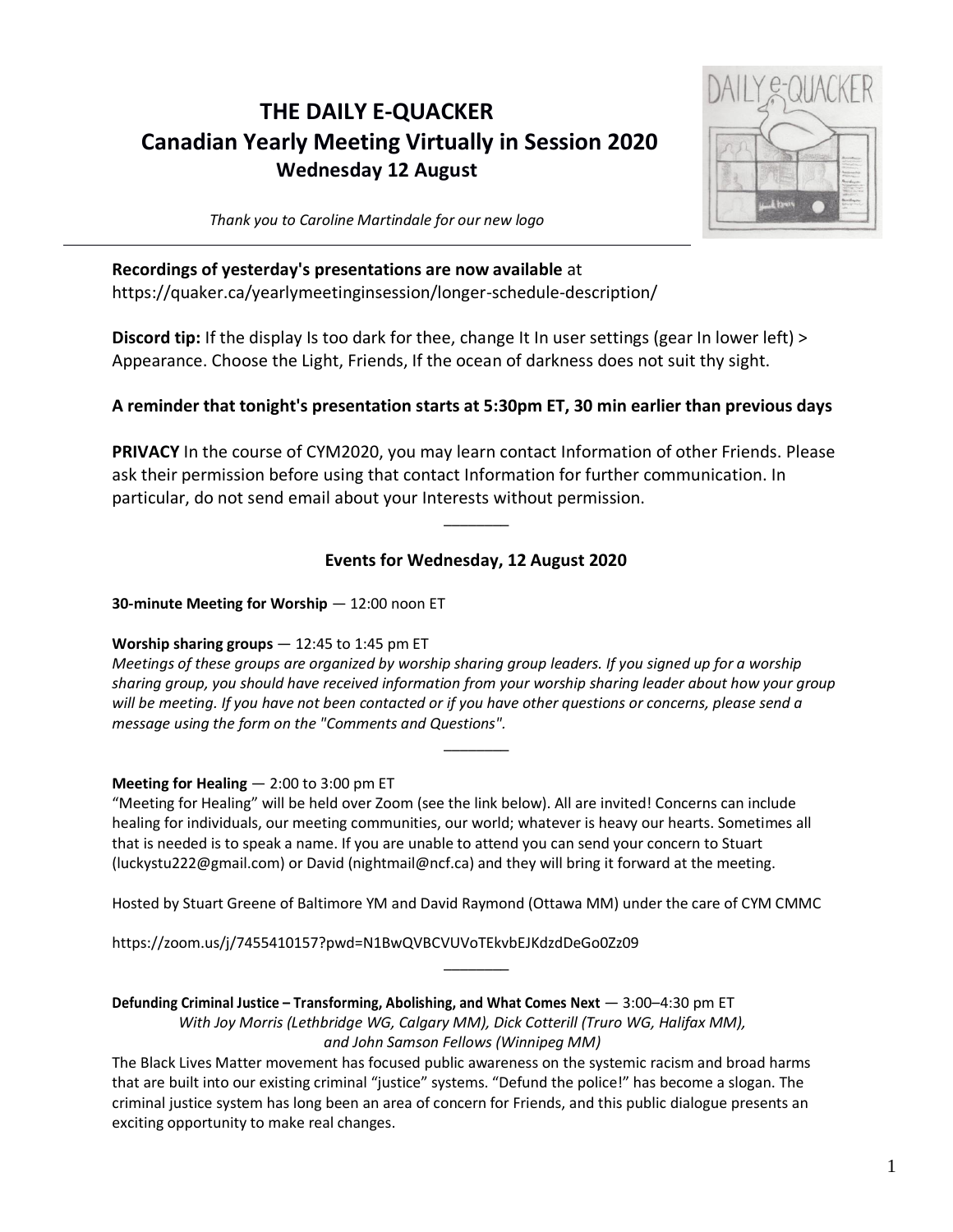Members of CFSC's criminal justice program committee (Quakers Fostering Justice) will present a brief history of Canadian Quaker concerns with the justice system, along with some of the alternative models that have been used or are currently being explored. There will be opportunities for small-group discussion and sharing local initiatives and experience. We will also introduce a forthcoming webinar series currently being planned by CFSC around these issues.

\_\_\_\_\_\_\_\_

## **Quaker Leadings and our Calling in these Times** — 5:30 to 7:30 pm ET (early start time!) *with Alastair McIntosh (Glasgow Meeting)*

The coronavirus has been a wake-up crisis of our time, "a basic call to consciousness," to borrow an expression from the Haudenosaunee "Address to the Western World" of 1977. It sits enfolded in a wider constellation of crises or turning points that include democracy, race relations, indigeneity, and coming on relentlessly, climate change. What can Quakers do and be? Should we merely add our weight to the voices of non-religious organisations that carry these interconnected concerns? Or might our tradition give us particular insights and experience that the wider world might value? Are we fit for purpose for the purposes to which the Spirit might call us in this century? What roots can we draw from, and what branches might bear fruit?

Alastair McIntosh will be known to some Canadian Friends for his 2015 Sunderland P. Gardner lecture, entitled, [Decolonising](http://www.alastairmcintosh.com/articles/2015-CYM-McIntosh-Decolonising-Quaker-Testimony.pdf) Land and Soul: a Quaker Testimony. A Scottish activist, best known for his work with land reform, Alastair is an honorary professor at the University of Glasgow and the author of several books including *Soil and Soul: People versus Corporate Power, Poacher's Pilgrimage: an Island Journey*, and *Riders on the Storm: The Climate Crisis and The [Survival](https://www.chapters.indigo.ca/en-ca/books/riders-on-the-storm-the/9781780276397-item.html?ref=isbn-search#internal=1) of Being*, which will be launched un the UK on Thursday 13 August 2020.

## **Online Sing with Tim Kitz and Chrissy Steinbock** — 8:00 to 9:00 pm ET

*followed by more music by request and open song sharing*

\_\_\_\_\_\_\_\_

For about an hour, we'll sing and play our way through a set of songs. You can access the lyrics and chords in this [google](https://drive.google.com/drive/folders/1icR1-GF_Efvr5PWXA2g9xOmeZmoRQm9o?usp=sharing) drive folder to sing and play along. Unfortunately, you'll have to mute yourself due to the limitations of latency and physics, but we do hope you'll participate where you are, to the degree possible, and that you'll chat with us and with each other in between songs. Some of songs come from the Rise Up Singing songbook or will be familiar to Friends who have been to recent Yearly Meetings .

After out set, we'll open up the session to everyone who anyone can share or song or would like to request a song from this [songbook.](https://drive.google.com/drive/folders/1Y1dEbg1hOq2GsI_EZob6Iv5TQbBIyYx1?usp=sharing) It will be a little like after-hours music making at Yearly Meeting. If you want to provide advance notice you'd like to share a song, please email [avantgardener@wychwood.xyz.](mailto:avantgardener@wychwood.xyz) If you just want to wing it, speak up during the Zoom call.

## **News and Comments from Friends**

\_\_\_\_\_\_\_\_

## **Celebrating 100 years of Friends' Testimony Against War Friend World Committee for Consultation — Global Online Worship to mark 100th anniversary of the First All Friends' Conference.**

#### **Saturday 15 August from 12:00 noon to 1:30 pm UK (BST Time)**

On 12–20 August 1920, to years after the end of the First World War, 963 Friends met in London (UK) for the first world conference of Friends, to garner a worldwide opposition to war. This conference brought Evangelical Friends, Conservative Friends, and mystical Friends (Gurneyites, Wilburites, and Hicksites) in a common approach to postwar social and political problems. On Saturday 15 August 2020, we want to come together to mark that occasion and to continue to express our longing for a peaceful world.

What will happen in 2020? The world office of Friends World Committee for Consultation is inviting Friends to 90 minutes of worship to mark the 100 years from our first world gathering. What compelled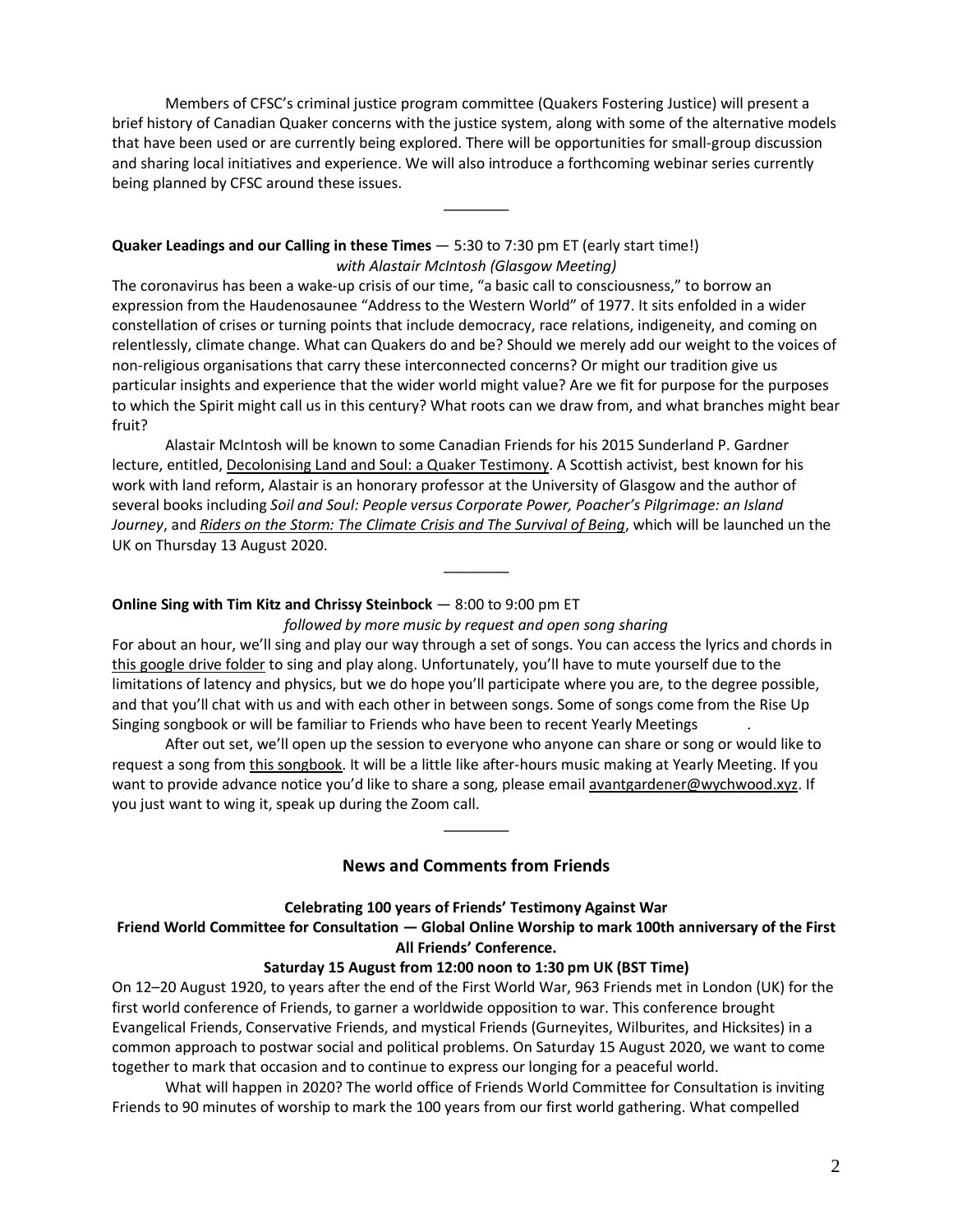Friends in a postwar environment? What inspires us now to continue in our work for a peaceful world? How has God called us during these last 100 years? To what can we testify today?

As a global family, we welcome Friends across the branches, across sections, and across time zones. Please join us! Register for the Global Online Worship: Come Celebrate 100 years of Friends' [Testimony](https://www.eventbrite.co.uk/e/global-online-worship-celebrating-100yrs-of-friends-testimony-against-war-tickets-110978943006) [Against](https://www.eventbrite.co.uk/e/global-online-worship-celebrating-100yrs-of-friends-testimony-against-war-tickets-110978943006) War from 1920 to 2020.

 $\overline{\phantom{a}}$ 

Submitted by Elaine Bishop (Winnipeg MM) [e.bishop@shaw.ca](mailto:e.bishop@shaw.ca)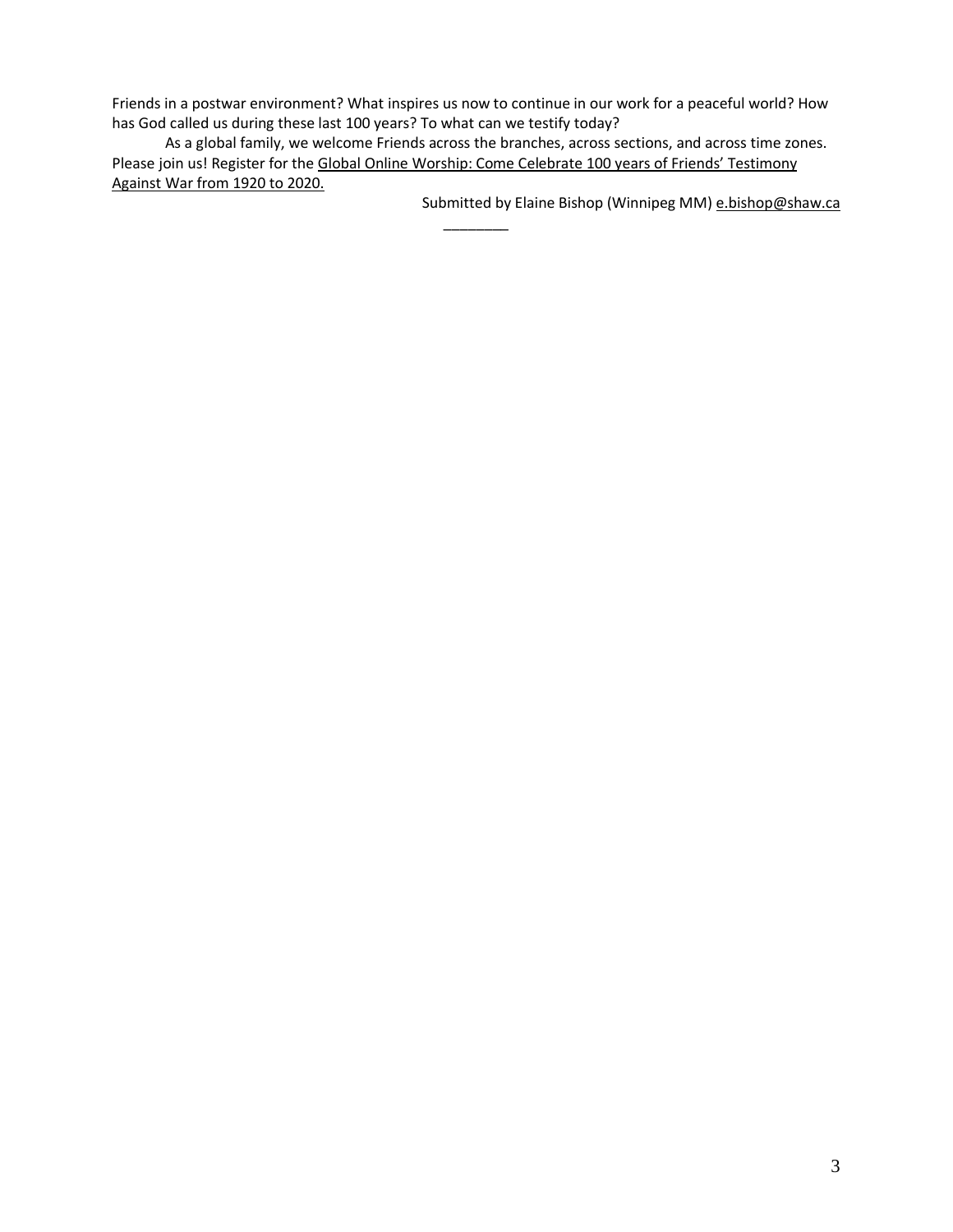### **Pehlam Executive Meeting — Online Togetherness**

Pelham Friends have been searching for various options for online togetherness and the are currently investigating Cisco Webex. The note that Cisco Webex's CEO recently presented online about "ugly reminder of the systemic racism still present in society" to 120,000 attenders at Cisco Live. Cisco had previously announced spending \$50 million on helping homeless people in Silicon Valley, half a billion dollars on fighting the effects of the virus, and a recent donation of \$5 million to the NAACP Legal Defense Fund, Black Lives Matter and other organizations fighting racism and discrimination." Cisco has appeared on the Ethisphere's list of "Most Ethical Companies" since 2007. For these reasons Pelham Executive Meeting (Niagara) is considering moving from Zoom to Webex. [https://www.itworldcanada.com/article/cisco-live-tackling-the](https://www.itworldcanada.com/article/cisco-live-tackling-the-pandemic-racism-and-technological-challenges/432194)[pandemic-racism-and-technological-challenges/432194](https://www.itworldcanada.com/article/cisco-live-tackling-the-pandemic-racism-and-technological-challenges/432194)

\_\_\_\_\_\_\_\_

#### **From David Millar**

Looking for Friend(s) who would like to collaborate on one or more Quaker projects. Just click to view the one-page list, then click within the list to see info about a particular project. <https://www.dropbox.com/s/74e30tjh2kdetiu/DM%20projects.docx?dl=0> You can message me on Discord, email [fdmillar@gmail.com,](mailto:fdmillar@gmail.com) or phone 514 386-8421.

### *From Lillia Fick (Ottawa MM)*

During the time of pandemic, Lilia Fick has been travelling through the weird and wonderful world of online Quaker gatherings and Meeting for Worship offerings and has been gathering wisdom and pieces of the Truth along the way. It has been a really spiritually enriching time for her/them. Lilia wanted to share some of her/their witnessing of and participation in "the work" being done by Quakers, particularly in the United States.

\_\_\_\_\_\_\_\_

Among many other gatherings, she/they attended Friends General Conference gathering. Afterward, there was an epistle sent out from the Virtual Pre-Gathering of Friends of Color and their Families [\(https://www.fgcquaker.org/news/outgoing-epistle-2020-virtual-pre-gathering-friends-color-and-their](https://www.fgcquaker.org/news/outgoing-epistle-2020-virtual-pre-gathering-friends-color-and-their-families)[families\)](https://www.fgcquaker.org/news/outgoing-epistle-2020-virtual-pre-gathering-friends-color-and-their-families). White Friends, please take particular note of the queries. Accept these queries as they are and take them into your heart and let them move within you.

Although the context in Canada may be different in some regards from the US, I know that there is a lot of the same happening here. Racism and White supremacy are very much alive and present in Canada, particularly toward Indigenous and Black People. For Lilia, as she/they knows is the way for many Friends (White and BIPOC alike), addressing racism and White supremacy here in Canada has the same level of immediacy as in the States.

Lilia wonders if Black, Indigenous and People of Colour (BIPOC) Friends within Canadian Yearly Meeting might feel called to add to these queries from within the Canadian context?

As a White Canadian Young Adult Friend, Lilia wants Canadian Yearly Meeting (CYM) to be a place within which all Friends feel welcome, safe, uplifted and where their gifts are celebrated. Together, we need to do the much needed and urgent work of becoming anti-racist and of healing White supremacy within our Quaker bodies - individually, locally, nationally, internationally, globally. \*\*BIPOC should not be put in situations of explaining these problems and their experiences of them, nor owning these problems, they are fatigued from being asked to teach White folks.\*\* Lilia poses this question as an invitation for BIPOC .*themselves*. to decide if this would be energy well spent. This is not an invitation for White Canadian Friends to approach Canadian Friends of Colour asking them to do this work.

In having spent time at Pendle Hill (an education and retreat centre outside of Philadelphia) during one of her intersessions at The Meeting School, she/they built a special bond with Pendle Hill and Friends in and around Philadelphia. She/they has made a daily practice of attending Pendle Hill's daily online Meeting for Worship and has found being in fellowship with this beloved Quaker community to be nourishing beyond words. Lilia felt fortunate to attend Philadelphia Yearly Meeting online this year and was present for the polishing off of the Young Adult Friends' Epistle 2020 [https://www.pym.org/yafepistle20/.](https://www.pym.org/yafepistle20/) This is a must-read